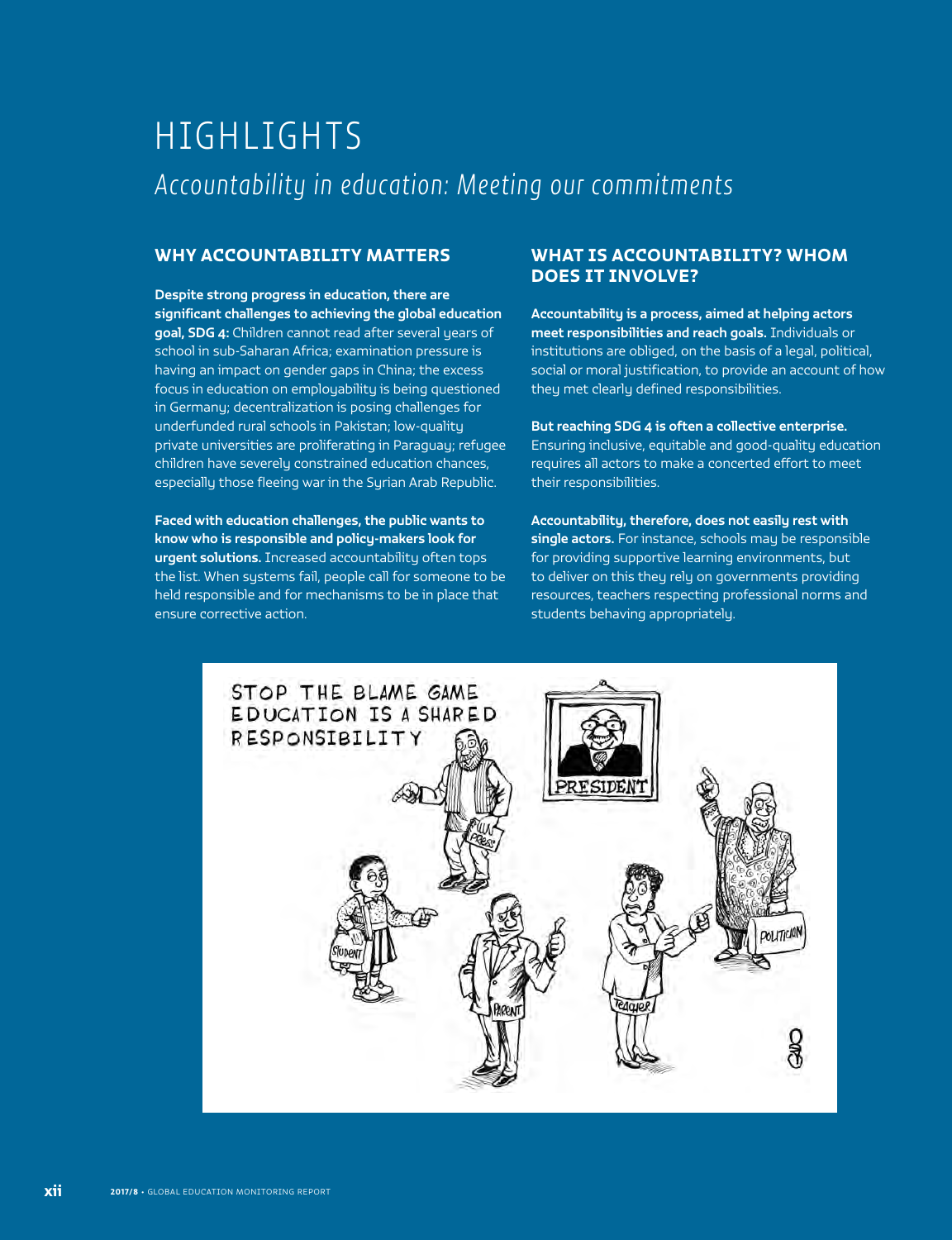

Increasingly, however, voices call for holding people accountable for outcomes beyond their control. Individuals cannot be held accountable for an outcome that also depends on the actions of others.

# WHAT DOES AN EFFECTIVE ACCOUNTABILITY SYSTEM LOOK LIKE?

Everyone has a role to play in improving education. Student movements have often swayed policies on equitable and affordable education. The media plays a key role in investigating wrongdoing and reporting corruption. Civil society support can be crucial.

But accountability starts with governments. They are ultimately the primary duty bearers of the right to education.

A credible education plan is the basis for accountability. It should have clear targets and lines of responsibility and allocate resources through transparent budgets that can be tracked and queried.

Policy processes must be open to broad and meaningful consultation. In Brazil, about 3.5 million people participated in the national education plan consultation.

Transparency of information is vital to make accountability work. Around half of countries have produced a national education monitoring report analysing progress related to their national education plan and budget since 2010, although only one in six have done so annually.

Independent checks and balances help hold governments to account. The ombudsman offices in Latin America from 1982 to 2011 helped increase access to education, despite the lack of sanctioning power. In the Philippines, volunteers monitored up to 85% of 7,000 textbook delivery points helping reduce costs by twothirds and procurement time by half.

Legal and regulatory routes to accountability are the backbone of a well-functioning state. In Kenya, the Education Board closed down private schools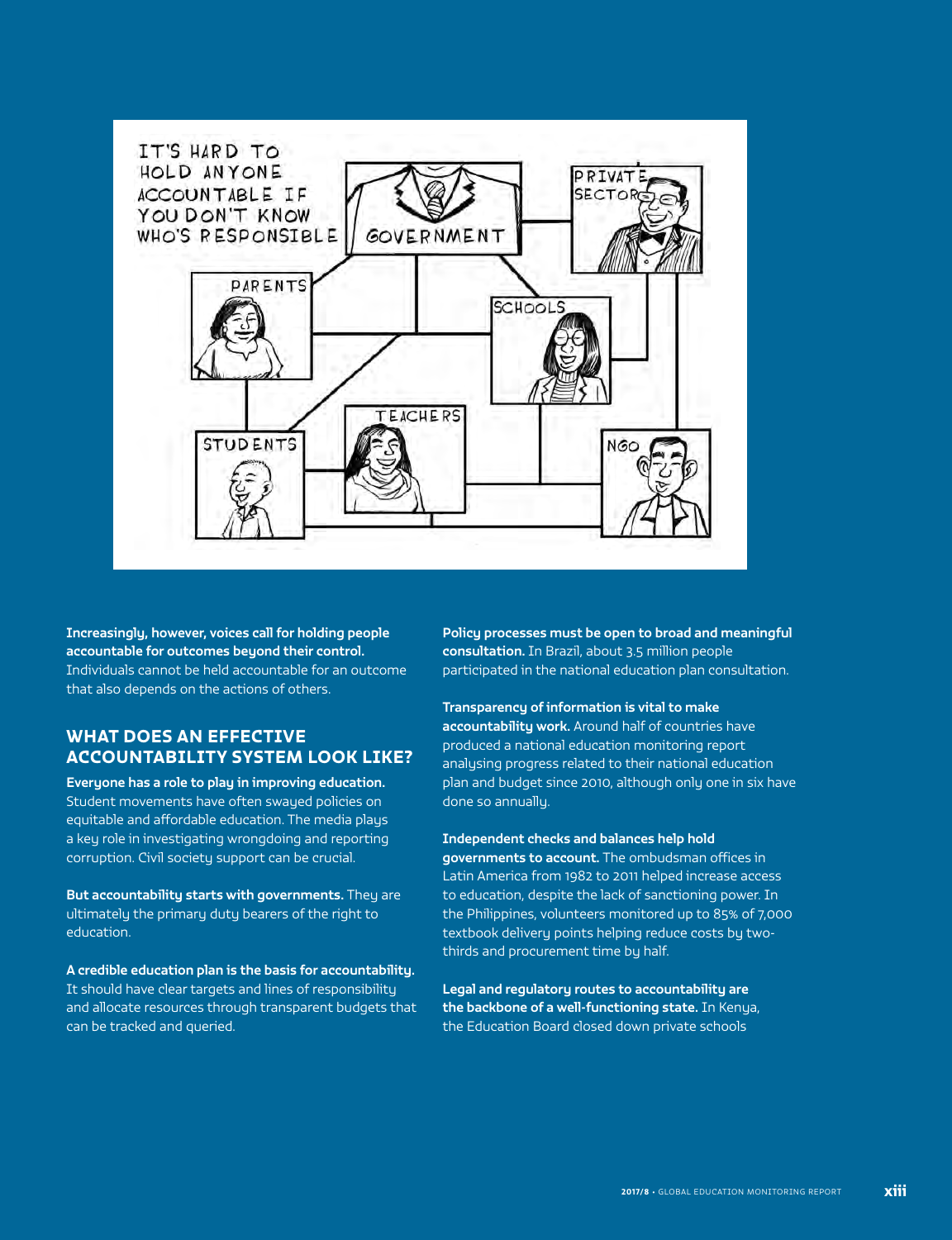not meeting standards. But standards need to be set at a level compatible with the available human or material resources so that countries do not overburden themselves with regulations that are ignored in practice.

# ACCOUNTABILITY MECHANISMS CAN BE DETRIMENTAL IF POORLY DESIGNED

There is little evidence that performance-based accountability, when focused on outcomes over inputs and based on narrow criteria, improves education systems. Incentives have often been limited to punishments to force compliance or modify behaviour. A blame-focused approach to accountability is associated with undesirable consequences. Rewards, such as performance-related teacher pay, have had detrimental effects: peer collaboration deteriorates, the curriculum is narrowed, teaching to the test is emphasized.

A market-based approach creates competitive pressure that marginalizes disadvantaged parents and schools.

While targeted vouchers in some countries have helped overcome constraints, in other cases schools have simply increased their fees. School choice approaches have undermined efforts towards inclusive, equitable, high-quality education, leading to greater segregation. Information is a foundation for a market but is often not available and, even if accessible, may not be usable: 72% of parents in Kenya reported not knowing how to use student learning data.

Many approaches to accountability, often externally funded, have not been designed in a sustainable way. Systems relying on government to respond to donor demands are disappointed when funding disappears.

## WHAT IS NEEDED TO KEEP ACCOUNTABILITY WORKING?

Adequate resources, capacity and genuine commitment are essential. Governments should spend at least 4% of GDP on education, or allocate 15% of total government expenditure. But one in four countries do not reach these benchmarks.

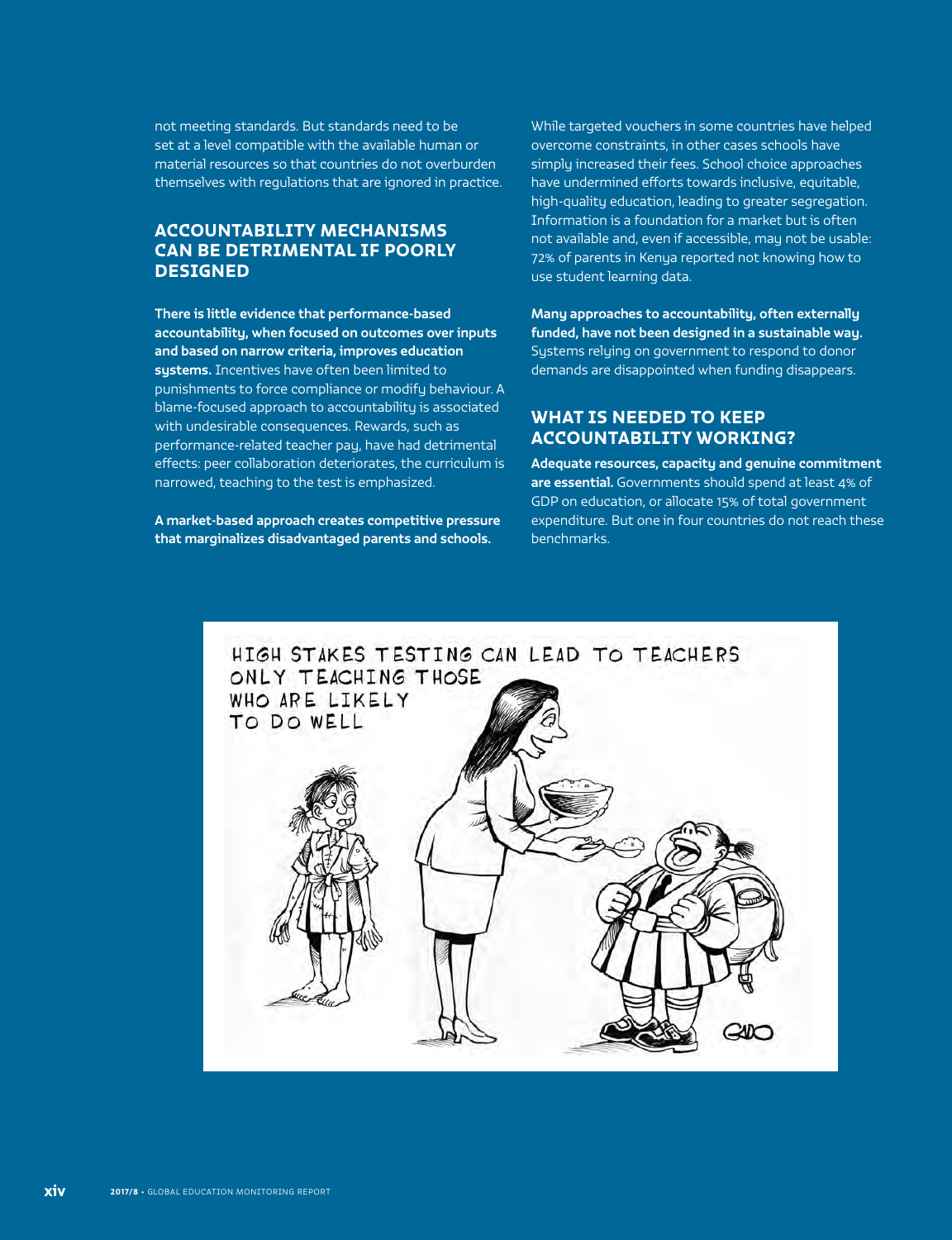

#### Donor support is needed in the poorest countries.

In 2015, only 6 of 28 OECD-DAC countries met their commitment to allocate 0.7% of national income to aid. Aid predictability, at least in the short term, slightly decreased between 2010 and 2015. Donors should be careful when making aid available through results-based mechanisms that shift risk to countries that are little prepared to bear it.

#### Transparent and relevant data on the strengths and weaknesses of education systems should be available. But countries need to be judicious in what data they collect and how they use them, keeping in mind the

costs involved and the skills required to interpret, analyse and act on such data to improve teaching and learning. Many low and middle income countries cannot afford them. Over half of teachers in England argued that increased data collection created more unnecessary work.

Capacity development is essential. Actors need the skills to fulfil their responsibilities. Governments need to ensure that teacher evaluators have the appropriate training to recognize good teaching and provide constructive feedback. In New Delhi, India, school inspectors are tasked with inspecting over 50 schools annually. Teachers' unions aiming to strengthen professionalism should build the skills of those entrusted with following through on internal accountability mechanisms.

#### Countries need to participate actively and monitor the work of international organizations. An

accountability vacuum exists concerning the role of international organizations and their responsibility in achieving international goals. This is due to the multiple roles and competing agendas among them. But countries should also be prepared to be held to account: the word 'accountability' is conspicuously absent from the SDG foundation document that was developed by governments.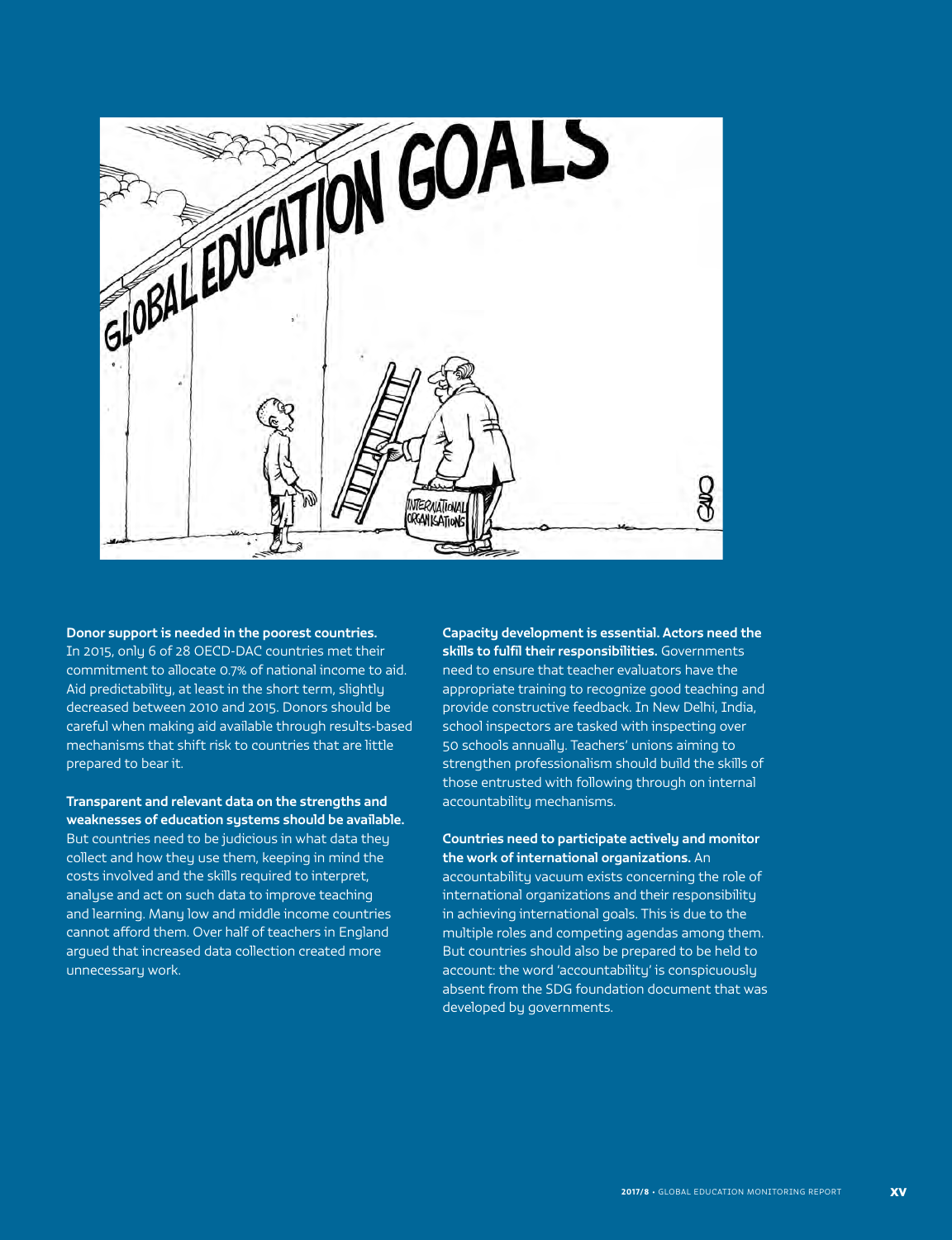# Monitoring SDG 4

### TARGET 4.1: PRIMARY AND SECONDARY EDUCATION

- In 2015, there were 264 million primary and secondary age children and youth out of school.
- In 2010-2015, completion rates were 83% for primary, 69% for lower secondary and 45% for upper secondary education.
- About 387 million children of primary school age, or 56%, did not reach the minimum proficiency level in reading.
- Less than one in five countries quarantee 12 years of free and compulsory education.

#### TARGET 4.2: EARLY CHILDHOOD

- In 2015, 69% of children participated in organized learning at the pre-primary or primary level one year before official primary entry age.
- In 2010–2015, across 52 low and middle income countries, the richest 3- to 4-year-olds were five times as likely to attend organized learning as the poorest.
- Just 17% of countries legally stipulate at least one year of free and compulsory early childhood education.

#### TARGET 4.3: TECHNICAL, VOCATIONAL, TERTIARY AND ADULT EDUCATION

- More women than men graduate from tertiary education but fewer women than men obtain science, technology, engineering and mathematics degrees; in Chile, Ghana and Switzerland, women account for less than one-quarter of these degrees.
- There are vast disparities in tertiary education opportunities in low and middle income countries between richer and poorer students. In El Salvador, 51% of the richest fifth but less than 2% of the poorest fifth attended any form of post-secondary education.
- Very few adults who have not completed primary education go back to school. In Mozambique, just 20% of adults had completed primary but only 0.5% were enrolled in formal education.

#### TARGET 4.4: SKILLS FOR WORK

- Most adults in low and middle income countries do not have even basic computer skills. In 2014–2016, only 4% of adults in Sudan and Zimbabwe could copy and paste files.
- There are wide gender gaps in ICT skills. About 75 women for every 100 men could use basic arithmetic formulas in a spreadsheet in Italy, Germany and the Netherlands.
- Establishing regulations and accreditation processes for skills training providers, public and private, is important for accountability but requires resources and expertise many countries lack.

#### TARGET 4.5: EQUITY

- There is gender parity in participation at all education levels except tertiary. However, global averages mask gaps: only 66% of countries have achieved gender parity in primary education, 45% in lower secondary and 25% in upper secondary.
- There tend to be more female than male teachers but far fewer women than men become school leaders. Only 6% of lower secondary head teachers are female in Japan.
- Inequality is underestimated, as survey design may exclude up to 250 million vulnerable people worldwide, while a further 100 million, such as slum dwellers, may be under-represented.
- In 42 of 86 countries, there is explicit reference to inclusive education in constitutions, laws and policies, although interpretations of the term differ.

#### TARGET 4.6: LITERACY AND NUMERACY

- The adult literacy rate increased from 81.5% to 86% worldwide between 2000 and 2015. It is below 60% in low income countries.
- The number of youth with no literacy skills has fallen by 27% since 2000 although more than 100 million young people still cannot read.